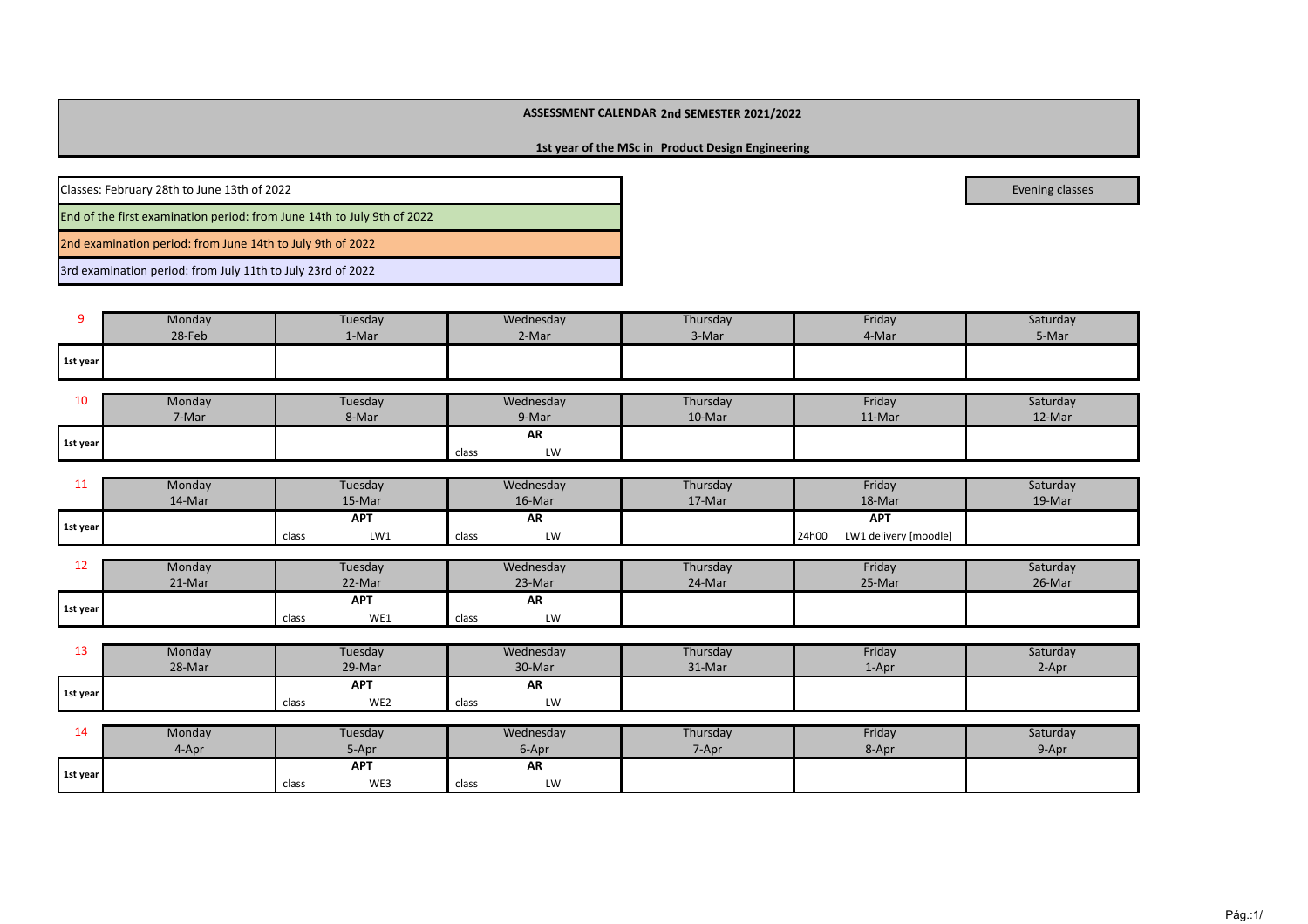# **1st year of the MSc in Product Design Engineering**

Classes: February 28th to June 13th of 2022evening classes and the contract of the contract of the contract of the contract of the contract of the contract of the contract of the contract of the contract of the contract of the contract of the contract of the contra End of the first examination period: from June 14th to July 9th of 20222nd examination period: from June 14th to July 9th of 20223rd examination period: from July 11th to July 23rd of 2022

| --       | Monday | Tuesday   | Wednesday | Thursday               | Friday | Saturday  |  |
|----------|--------|-----------|-----------|------------------------|--------|-----------|--|
|          | 11-Apr | $12$ -Apr | $13-Apr$  | 14-Apr                 | 15-Apr | $16$ -Apr |  |
| 1st year |        |           |           | <b>Easter Holidays</b> |        |           |  |

| τo       | Monday                 | Tuesdav      | Wednesday   | Thursday     | Friday | Saturday |
|----------|------------------------|--------------|-------------|--------------|--------|----------|
|          | 18-Apr                 | 19-Apr       | 20-Apr      | 21-Apr       | 22-Apr | 23-Apr   |
| 1st year | <b>Easter Holidays</b> | <b>APT</b>   | AR          | <b>PMC</b>   |        |          |
|          |                        | WE4<br>class | LW<br>class | WE1<br>class |        |          |

| . .      | Monday  | Tuesday | Wednesday | Thursday | Friday                               | Saturday |
|----------|---------|---------|-----------|----------|--------------------------------------|----------|
|          | 25-Apr  | 26-Apr  | 27-Apr    | 28-Apr   | 29-Apr                               | 30-Apr   |
|          |         |         |           |          | $\vert$ APT + AR + EEE + PMC + PRM + |          |
| 1st year | Holiday |         |           |          | Rec                                  |          |
|          |         |         |           |          | POP1 [zoom]<br>18h30                 |          |

| ᅟᅩᅌ      | Monday<br>Tuesday |                      | Wednesday   | Thursday | Friday | Saturday |
|----------|-------------------|----------------------|-------------|----------|--------|----------|
|          | 2-May             | 3-May                | 4-Mav       | 5-May    | 6-May  | 7-May    |
| 1st year |                   | EEE                  | AR          |          |        |          |
|          |                   | R1 [moodle]<br>24h00 | LW<br>class |          |        |          |

| 1 O<br>-- | Monday | Tuesdav |                 | Wednesday |        | Thursday |          | Friday   | Saturday |
|-----------|--------|---------|-----------------|-----------|--------|----------|----------|----------|----------|
|           | 9-May  |         | 10-May          |           | 11-May |          | $12-May$ | $13-Mav$ | 14-May   |
|           |        |         | <b>APT</b>      |           | AR     |          | Rcy      |          |          |
| 1st year  |        | class   | LW <sub>2</sub> | class     | LW     | class    | WE1      |          |          |

| 20       | Monday    | Tuesday |        | Wednesday |        | Thursday  | Friday   | Saturday |
|----------|-----------|---------|--------|-----------|--------|-----------|----------|----------|
|          | $16$ -May |         | 17-May |           | 18-May | $19$ -May | $20-May$ | $21-Mav$ |
| 1st year |           |         | EEE    |           | AR     |           |          |          |
|          |           | class   | POP1   | class     | LW     |           |          |          |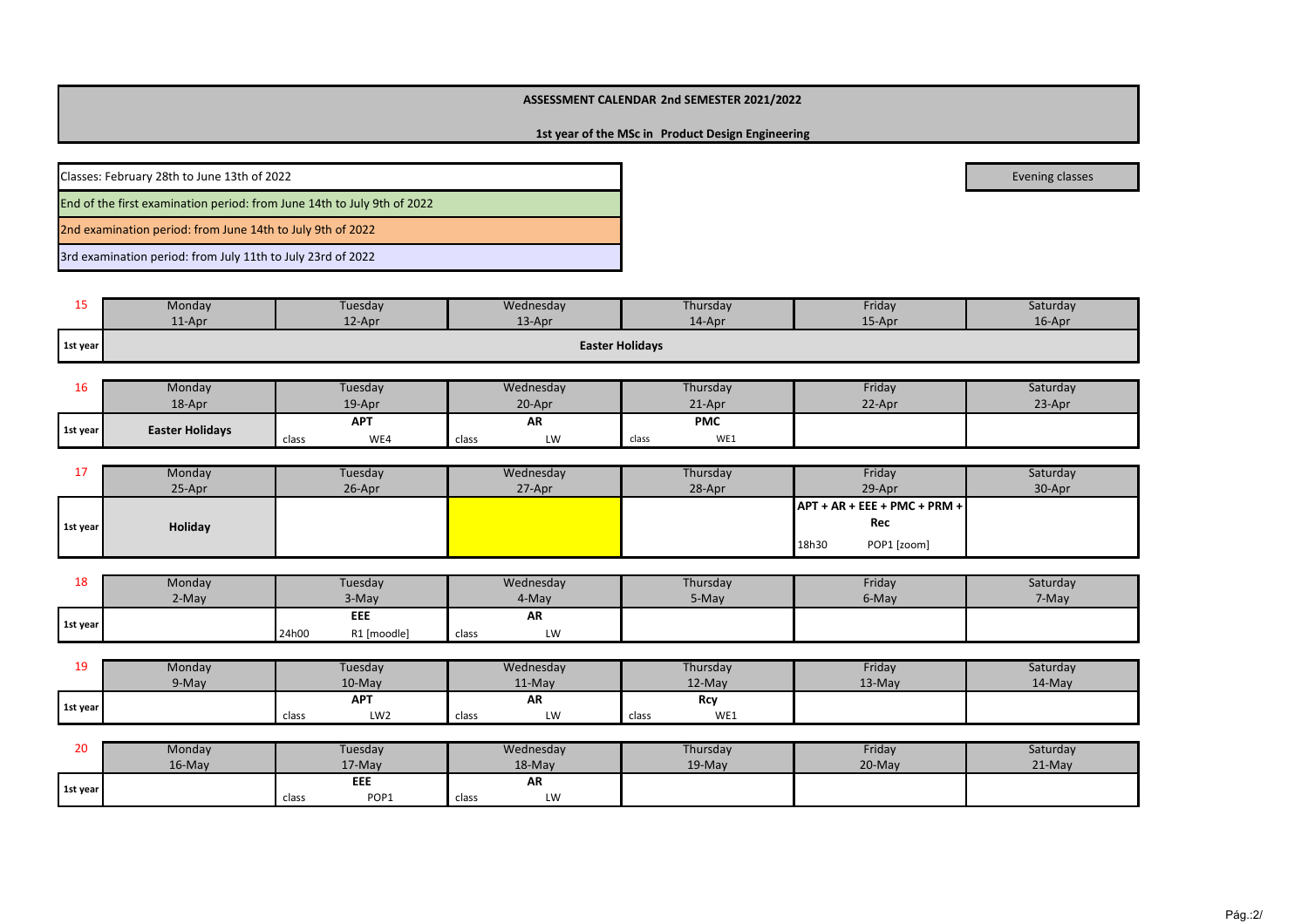# **Product Design Engineering1st year of the MSc in**

Classes: February 28th to June 13th of 2022

End of the first examination period: from June 14th to July 9th of 2022

2nd examination period: from June 14th to July 9th of 2022

3rd examination period: from July 11th to July 23rd of 2022

| --       | Monday   | Tuesday                        | Wednesday   | Thursday | Friday | Saturday |
|----------|----------|--------------------------------|-------------|----------|--------|----------|
|          | $23-May$ | 24-May                         | 25-May      | 26-May   | 27-May | 28-May   |
| 1st year |          | <b>APT</b>                     | AR          |          |        |          |
|          |          | LW2 delivery [moodle]<br>24h00 | LW<br>class |          |        |          |

| __       | Monday |       | Tuesday     |       | Wednesday | Thursday | Friday | Saturday |
|----------|--------|-------|-------------|-------|-----------|----------|--------|----------|
|          | 30-May |       | 31-May      |       | 1-Jun     | $2$ -Jun | 3-Jun  | 4-Jun    |
| 1st year |        |       | EEE         |       | AR        |          |        |          |
|          |        | 24h00 | R2 [moodle] | class | LW        |          |        |          |

| --       | Monday | Tuesday                   | Wednesday   | Thursday | Friday    | Saturday  |
|----------|--------|---------------------------|-------------|----------|-----------|-----------|
|          | 6-Jun  | 7-Jun                     | 8-Jun       | 9-Jun    | $10$ -Jun | $11$ -Jun |
| 1st year |        | EEE                       | AR          |          | Holiday   |           |
|          |        | POP <sub>2</sub><br>class | LW<br>class |          |           |           |

| 24       | Monday     | Tuesday            | Wednesday  | Thursday  | Friday             | Saturday |                  |
|----------|------------|--------------------|------------|-----------|--------------------|----------|------------------|
|          | $13 - Jun$ | 14-Jun             | $15 - Jun$ | $16$ -Jun | 17-Jun             | 18-Jun   |                  |
|          |            | <b>AR</b>          |            |           |                    |          |                  |
| 1st year |            | 19h00<br>WE        |            |           |                    |          | 1rst examination |
|          |            | 21h00<br>PE        |            | Holiday   |                    |          | period           |
|          |            | <b>AR</b>          |            |           | EEE                |          |                  |
| 1st year |            | 19h00<br><b>WE</b> |            |           |                    |          | 2rst examination |
|          |            | 21h00<br>PE        |            |           | 18h30<br><b>WE</b> |          | period           |

| رے       | Monday    | Tuesday   | Wednesday                        | Thursday  | Friday | Saturday   |                            |
|----------|-----------|-----------|----------------------------------|-----------|--------|------------|----------------------------|
|          | $20$ -Jun | $21$ -Jun | $22$ -Jun                        | $23$ -Jun | 24-Jun | $25 - Jun$ |                            |
| 1st year |           |           | <b>APT</b><br>18h30<br>WE5       |           |        |            | 1rst examination<br>period |
| 1st year |           |           | <b>APT</b><br>18h30<br><b>WE</b> |           |        |            | 2rst examination<br>period |

evening classes and the contract of the contract of the contract of the contract of the contract of the contract of the contract of the contract of the contract of the contract of the contract of the contract of the contra

Pág.:3/